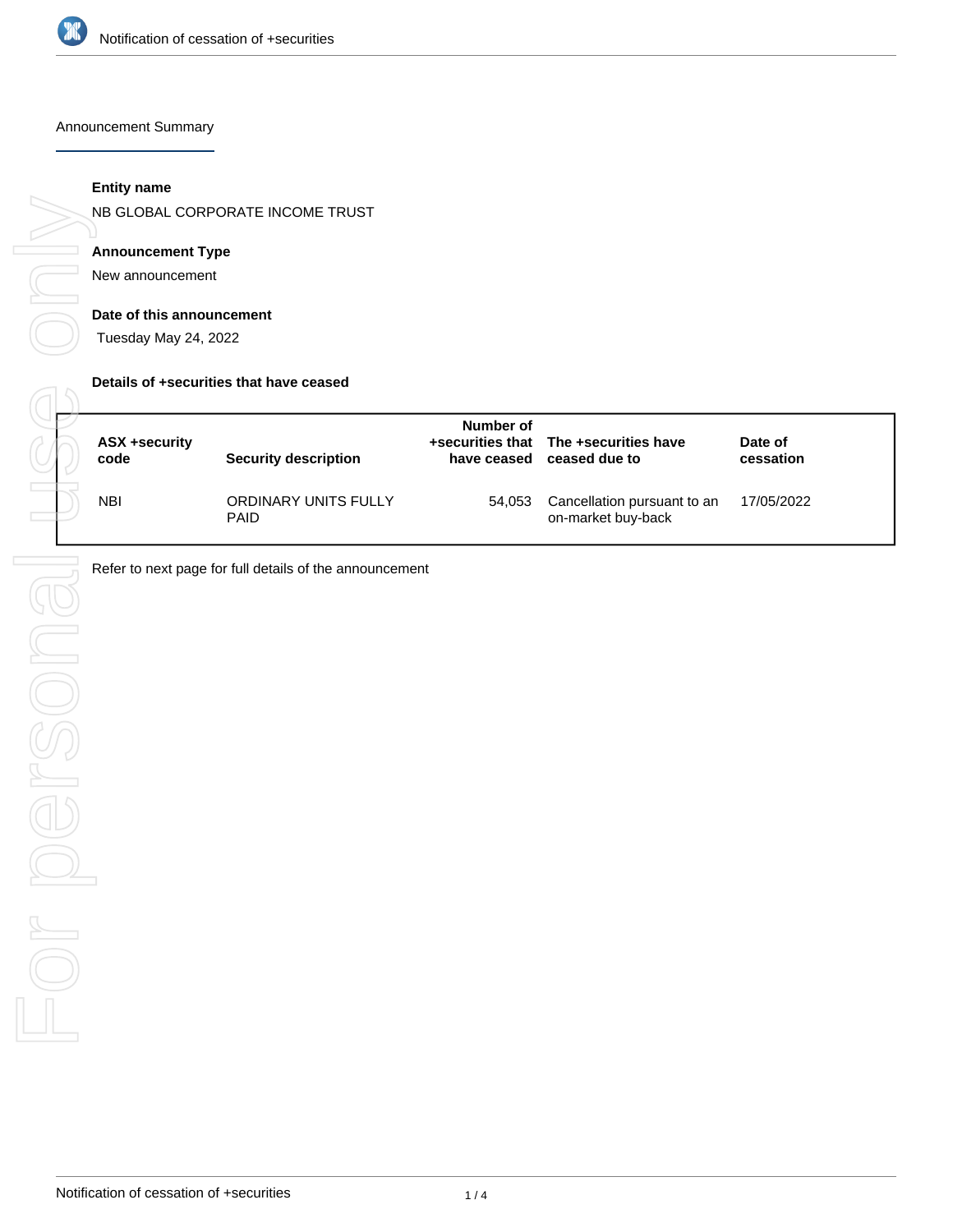

#### Part 1 - Announcement Details

#### **1.1 Name of +Entity**

NB GLOBAL CORPORATE INCOME TRUST

We (the entity named above) provide the following information about our issued capital.

**1.2 Registered Number Type**

ARSN

**Registration Number** 627297241

**1.3 ASX issuer code**

NBI

**1.4 The announcement is** New announcement

**1.5 Date of this announcement**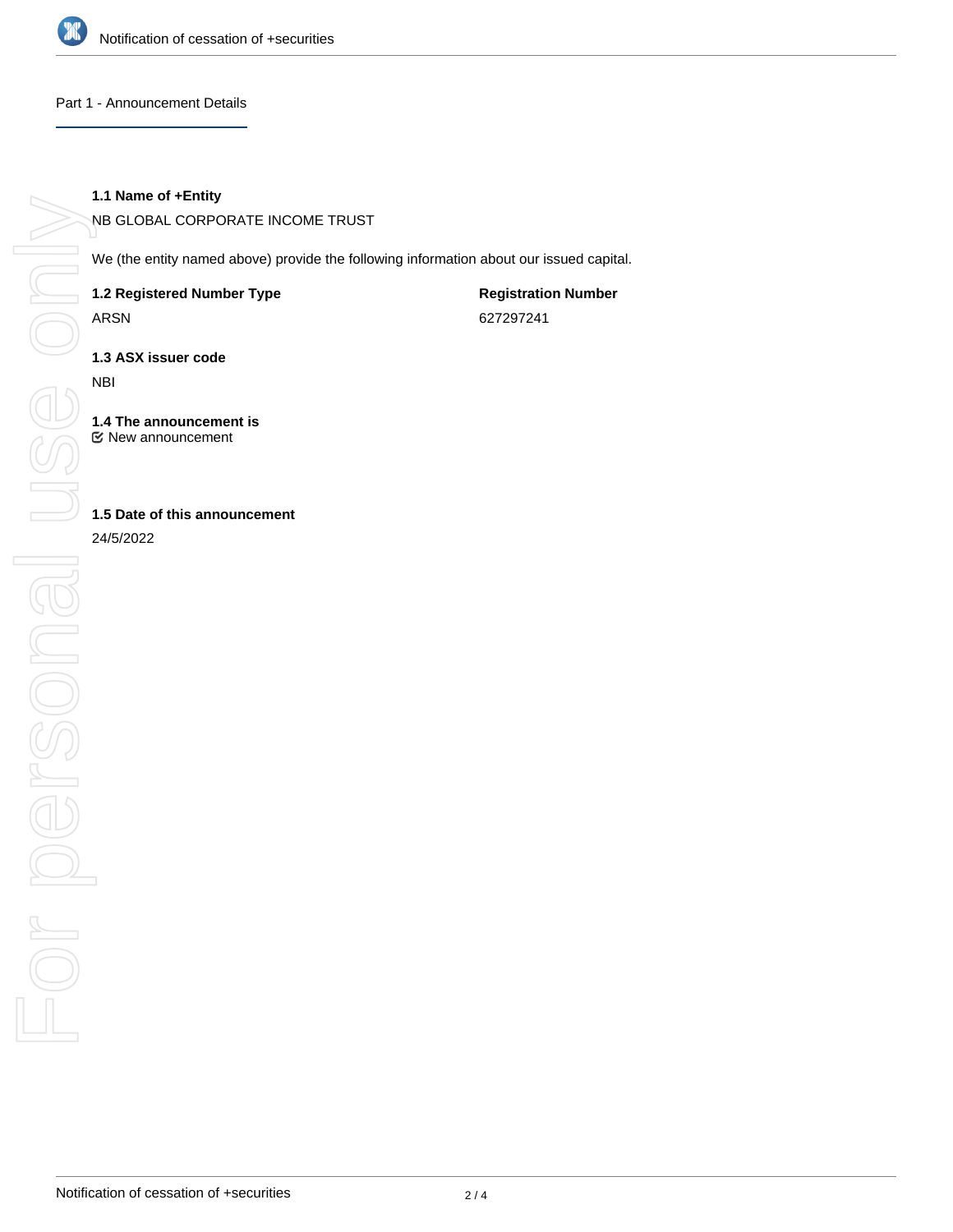

## Part 2 - Details of +equity securities or +debt securities that have ceased

## **ASX +Security Code and Description**

NBI : ORDINARY UNITS FULLY PAID

## **Quoted +equity securities or +debt securities that have ceased**

## **Number of securities that have ceased**

54,053

## **Reason for cessation**

Cancellation pursuant to an on-market buy-back

## **Date of cessation**

**Is the entity paying any consideration for the cessation?** Yes

## **In what currency is the consideration being paid?**

AUD - Australian Dollar

# **Total consideration paid or payable** AUD 79,400.000000000000

## **Any other information the entity wishes to notify to ASX about the cessation?**